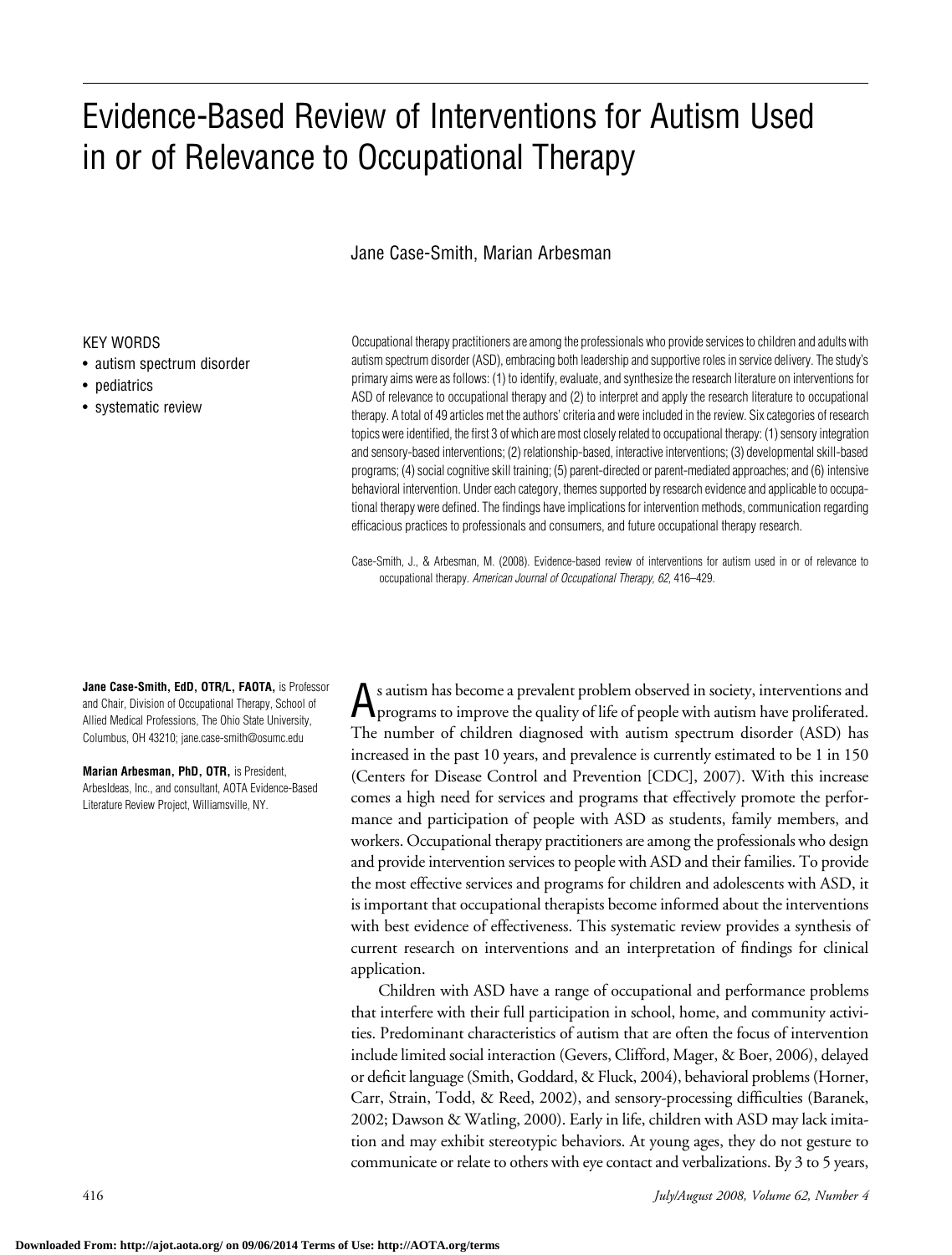children with ASD may not have developed language or may have limited speech; many use words but not with communicative intent. Important aspects of social emotional functioning, such as reading facial expressions, understanding gestures and nonverbal communication, recognizing inflection, and using language, are delayed or deficit (Dawson & Galpert, 1990). The social play of children with ASD is substantially limited, lacking joint attention, creativity, and pretend scenarios. Greenspan and Wieder (1997) described absent joyful interactions and engagement that reflects interest in and attachment to others.

Most children with ASD have sensory-processing disorders. Although visual–spatial skills may be more advanced, other sensory responses, such as those to touch and auditory input, suggest poor modulation. Greenspan and Wieder  $(1997)$  estimated that 39% of children with ASD are underreactive to sensation, 20% are hypersensitive, and 36% show a mixed pattern of hypersensitivity and hyposensitivity. These children often have aversions to olfactory and gustatory sensations and, as a result, may be highly restrictive in what they eat. Baranek (2002) also documented that many children with ASD demonstrate unusual sensory responses (e.g., hyporesponses and hyperresponses) to touch and auditory stimulations. These underlying impairments create barriers to their ability to develop social relationships, function in everyday environments (such as the classroom or playground), and learn social rules.

Given this breadth and depth of performance limitations, children and adolescents with ASD need a range of interventions and educational programming. In young children with ASD, occupational therapists often focus on enhancing children's sensory processing, sensorimotor performance, social–behavioral performance, self-care, and participation in play. In older children and adolescents, occupational therapy goals may focus on social and behavioral performance, transition to work, and independence in the community. In most settings, occupational therapists are members of an interdisciplinary team of professionals who evaluate, plan, and implement the child's program. This systematic review of the research literature considers the range of problems exhibited by people with ASD and the range of intervention approaches that can be or are used by occupational therapy practitioners. It considers both the direct service roles and supportive team roles that occupational therapy practitioners demonstrate.

## Methods

This study was initiated and supported by the AOTA as part of the Evidence-Based Literature Review project. The goal of the project is to promote evidence-based practice through

*The American Journal of Occupational Therapy* 417

a variety of dissemination efforts, including publication of the results of systematic reviews in peer-reviewed journals. A focused review question was developed by the authors and reviewed by an advisory group of experts in ASD. According to the consensus of the group, for the purposes of the review, the definition of ASD included autism, Asperger's disorder, and pervasive developmental disorder. Search strategies were to include occupation and engagement in addition to performance-based interventions. The role of family, family coping, behavior, self-regulation, and the contextual components of intervention were also to be included in the search. In addition, there was consensus that multicomponent, multidisciplinary programs as well as focused programs that are adjunctive to broader behavioral interventions should be included in the review.

The authors, in conjunction with a medical librarian with experience in evidence-based reviews, selected research reports of relevance to occupational therapy, analyzed and summarized the reports, and interpreted the information for occupational therapy practice.

#### *Research Question*

The following research question guided selection of research studies for the review and interpretation of the findings:

• What is the evidence for the effect of interventions used in or of relevance to occupational therapy in children and adolescents with autism spectrum disorder?

#### *Procedures*

A broad search was undertaken to identify research reports for the review. Databases and sites searched included Medline, CINAHL, ERIC, PsycINFO, Social Sciences Abstracts, Sociological Abstracts, Linguistics and Language Behavior Abstracts, RehabData, Latin American and Caribbean Health Sciences Literature, and EBSCOHost. In addition, consolidated information sources, such as the *Cochrane Database of Systematic Reviews* and the *Campbell Collaboration,* were included in the search. These databases are peer-reviewed summaries of journal articles and provide a system for clinicians and scientists to conduct evidencebased reviews of selected clinical questions and topics.

Search terms were developed by the authors and reviewed by the advisory group (Table 1). Articles were included in the review if they provided evidence for an intervention approach used with children or adolescents with ASD, had been peer reviewed, were published between 1986 and 2007, and addressed a performance area or intervention approach within the domain of occupational therapy. Only studies determined to be *Level I* (i.e., randomized controlled trials, systematic reviews, and meta-analyses), *Level II* (i.e., nonrandomized clinical trials such as cohort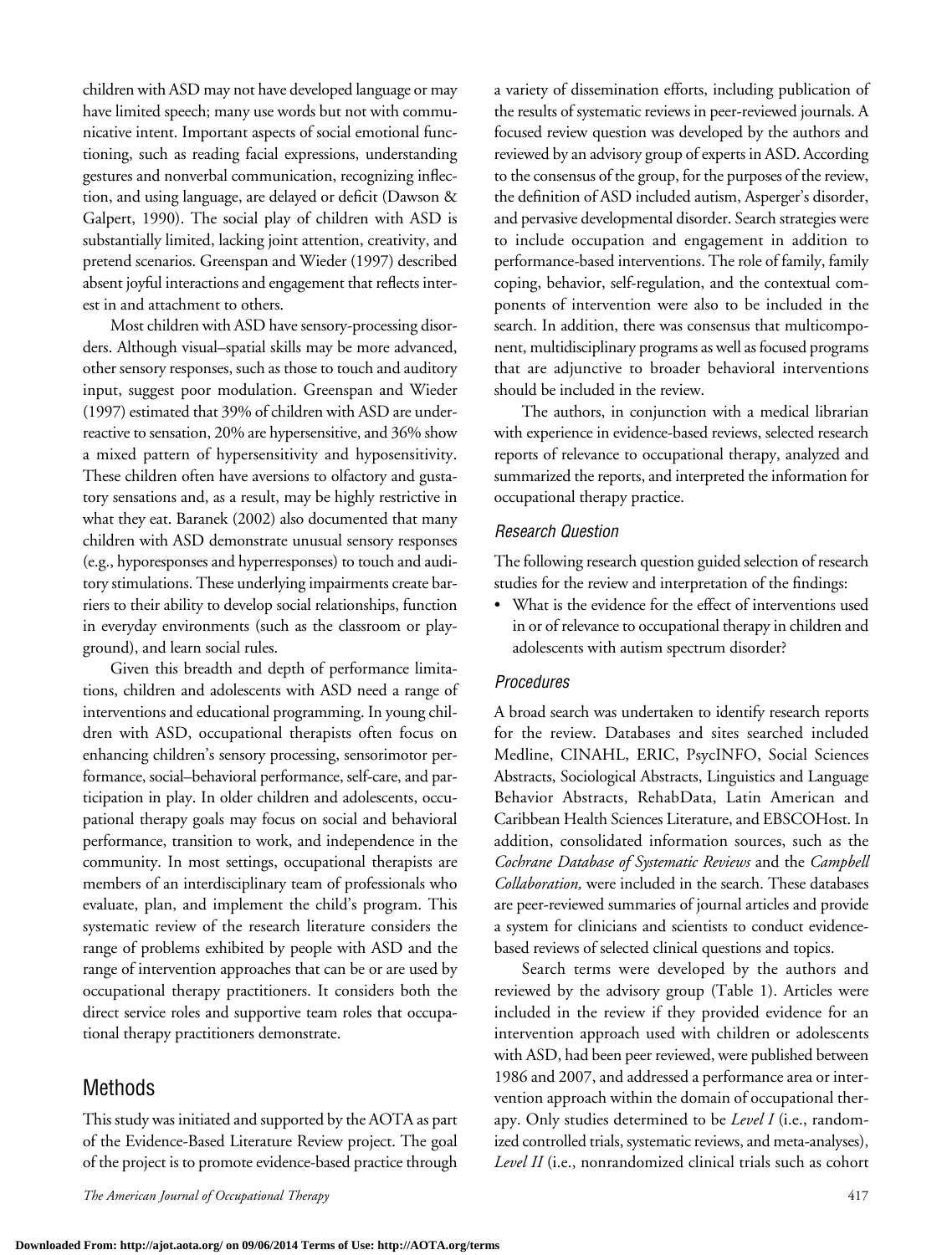| Table 1. Search Terms Used to Identify Research Reports |  |  |  |  |  |
|---------------------------------------------------------|--|--|--|--|--|
|---------------------------------------------------------|--|--|--|--|--|

| Category                 | <b>Key Search Terms</b>                                                                                                                                                                                                                                                                                                                                                                                                                                                                                                                                                                                                                                                                                                                                                                                                                                                                       |
|--------------------------|-----------------------------------------------------------------------------------------------------------------------------------------------------------------------------------------------------------------------------------------------------------------------------------------------------------------------------------------------------------------------------------------------------------------------------------------------------------------------------------------------------------------------------------------------------------------------------------------------------------------------------------------------------------------------------------------------------------------------------------------------------------------------------------------------------------------------------------------------------------------------------------------------|
| Sample/client population | autism (excluding Rett's syndrome and childhood disintegrative disorder), autism spectrum disorder, Asperger syndrome, pervasive<br>developmental disorder                                                                                                                                                                                                                                                                                                                                                                                                                                                                                                                                                                                                                                                                                                                                    |
| Intervention             | occupational therapy, sensory integration, touch pressure, massage, therapeutic listening, auditory integration training, play, activities<br>of daily living, social participation, assistive technology, augmentative communication, neuromotor, peer mediated, social stories, per-<br>ceptual motor learning, behavior intervention, applied behavioral analysis, discrete trial training, comprehensive, developmental,<br>Treatment and Education of Autistic and Communication Handicapped Children (TEACCH), relationship-based interventions, friend-<br>ship, job training, peer group, peer interaction, self-care, instrumental activities of daily living, antisocial behavior, adaptive behavior,<br>cooperative behaviors, social skills training, family coping, coping skills, social competence, problem solving, decision-making skills,<br>token economy, activity groups |
| Outcomes                 | self-care, education, transition to work and community, play, leisure, social participation, communication, affect, behavior                                                                                                                                                                                                                                                                                                                                                                                                                                                                                                                                                                                                                                                                                                                                                                  |

studies), and *Level III* evidence (i.e., before–after, one group designs) were included. Research reports were excluded if they were published before 1986, were *Level IV* or *V* evidence (descriptive studies that include analysis of outcomes, such as case series and single-subject design, and case reports and expert opinion, such as narrative literature reviews and consensus statements), used qualitative methods to the exclusion of quantitative methods, were not peer reviewed, or had serious design limitations. Of the 17,440 citations reviewed, 217 articles appeared to have relevance to occupational therapy and were selected to determine whether they fit the criteria. The first author, the AOTA consultant, and AOTA staff made the final selection of the studies using the established criteria.

The first author analyzed the studies  $(n = 49)$  by describing and evaluating the study level, study design, number of participants, types of interventions and outcome measures, summary of results, study limitations, and implications of the study for occupational therapy. Guidelines for reviewing quantitative studies were based on those developed by Law (2002) to ensure that the evidence was ranked according to uniform definitions of research design elements. An evidence table that included interpretation of findings for occupational therapists was created and reviewed by both authors. Among the 49 studies, 18 were Level I, 17 were Level II, and 14 were Level III evidence. This systematic review presents a synthesis of the findings.

## Results

The results were organized by the autism intervention approaches represented in the literature. The studies were categorized into the following topics: (1) sensory integration and sensory-based interventions, (2) relationship-based, interactive interventions, (3) developmental skill–based programs, (4) social–cognitive skill training, (5) parent-directed or parent-mediated approaches, and (6) intensive behavioral intervention. These categories were ordered by those interventions most likely to be directly used by occupational therapists to those of relevance to their supportive team roles. Across the studies, certain themes consistently emerged, suggesting their importance to clinical practice; the themes are presented in *italic* type.

#### *Sensory Integration and Sensory-Based Interventions*

Occupational therapists frequently focus on sensory-processing problems in children with ASD. Although occupational therapists clearly have expertise in sensory integration and sensory-based interventions (Bundy, Lane, & Murray, 2002), occupational therapy studies of the effects of sensory integration approaches with children with autism are few (see Baranek, 2002, for a review). Interventions focused on sensory processing can be categorized as sensory integration, sensory-based interventions (e.g., massage, brushing), and auditory integration training (which is similar to therapeutic listening used by occupational therapists). Of the 8 studies identified, all were Level I; 5 examined auditory integration training, 2 investigated the effects of massage, and 1 was a systematic review of sensorimotor interventions.

*Sensory integration intervention appears to enhance the child's ability to modulate behavior and participate in social interaction; however, findings are inconclusive at this time (Baranek, 2002).* One goal of sensory integration intervention is to improve the child's ability to modulate arousal, resulting in well-organized, adaptive responses. In her systematic review of sensory and motor intervention for children with autism, Baranek (2002) identified Level III and IV studies of sensory integration intervention with children with autism (Ayres & Tickle, 1980; Case-Smith & Bryan, 1999; Linderman & Stewart, 1999). In these studies of young children with ASD, sensory integration intervention was associated with positive changes in social interaction, purposeful play, and decreased sensitivity. Limitations of the studies included small sample size and lack of control groups. Although each of these studies had positive findings, when combined, the evidence remains weak and requires further study.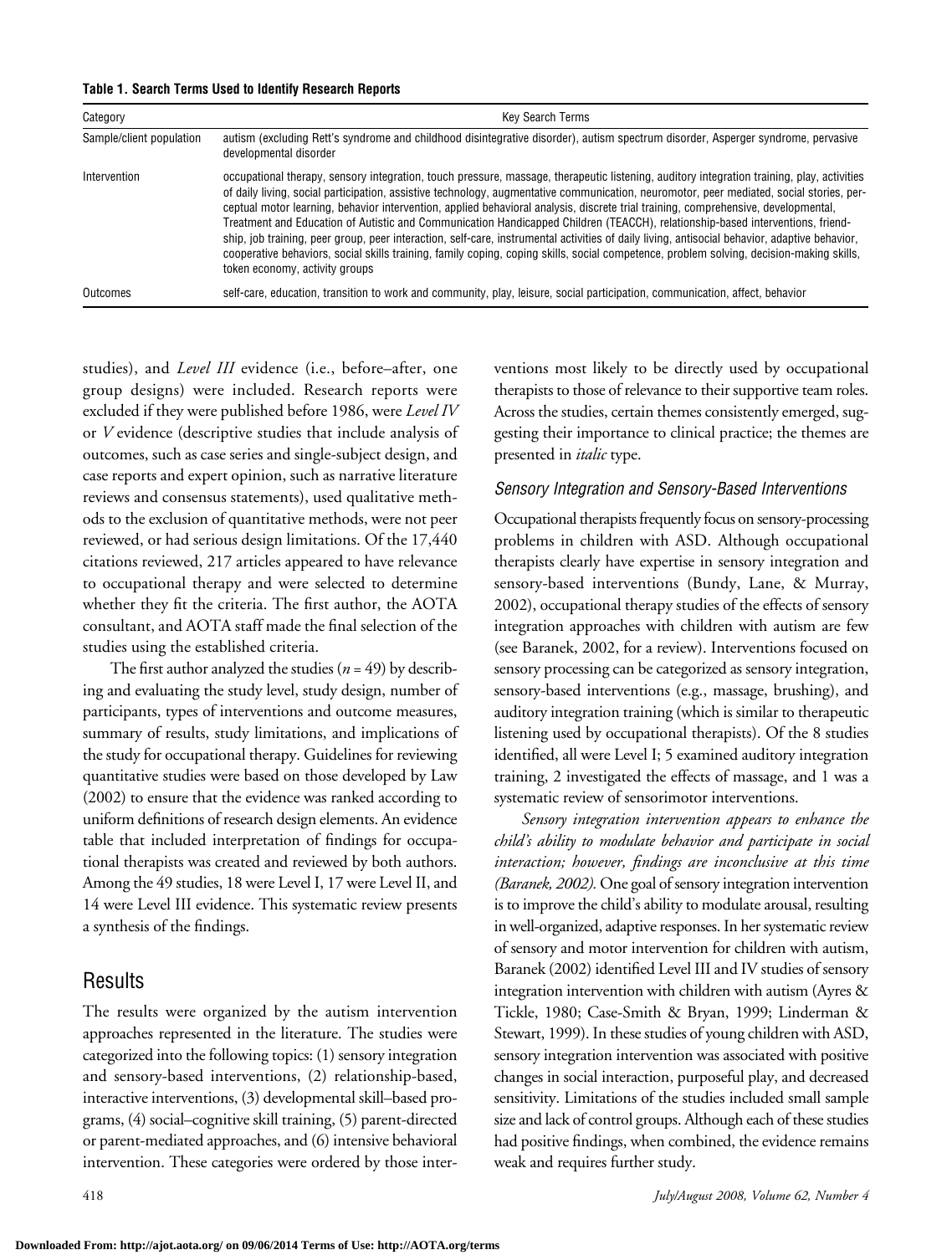*Sensory-based interventions, such as those that provide therapeutic touch, can decrease maladaptive behaviors, reduce hyperactivity, inhibit self-stimulation and stereotypic movements, and improve attention and focus (Escalona, Field, Singer-Strunck, Cullen, & Hartshorn, 2001; Field et al.,*  1997). One sensory technique, massage, when implemented daily, can improve attention and reduce stereotypic behaviors. Two randomized controlled trials (Level I evidence) investigated the effects of massage on children with ASD (Escalona et al., 2001; Field et al., 1997). Field et al. (1997) compared a group of boys with autism who received massage for 4 weeks (2 days per week) to boys with autism who played a game for the same amount of time. The boys who received massage exhibited decreased aversion to touch, offtask behavior, and stereotypic behavior. Limitations of the study included lack of standardized measures and short-term intervention. In a similar study, Escalona et al. (2001) compared children with ASD who received massage administered by their parents every night for a month to a comparison group whose parents read to them every night. The children who received massage demonstrated reduced hyperactivity, decreased impulsivity and stereotypical behaviors, and improved on-task behaviors. The researchers attributed the positive findings to improved sleep after massage.

*Therapy approaches that use the auditory system (i.e., therapeutic listening and auditory integration training) to promote integration and organization of the central nervous system have inconclusive evidence for their effectiveness (Sinha, Silove, Wheeler, & Williams, 2004).* Five Level I studies of auditory integration training (AIT) have examined the effects on people with ASD (Bettison, 1996; Edelson et al., 1999; Mudford et al., 2000; Sinha et al., 2004; Zollweg, Palm, & Vance, 1997). AIT provides the basis for therapeutic listening programs (e.g., Frick & Hacker, 2001) that are used in occupational therapy. In AIT, children listen to modulated music through headphones several times a day for 10 or more consecutive days. In all of the AIT studies, the children's behavior improved (i.e., aberrant behaviors decrease); however, listening to modulated music was no more effective than unmodulated music. Results of these studies indicate that listening to music through headphones can improve problem behavior. Positive results specific to AIT were demonstrated in one long-term randomized clinical trial by Edelson et al. (1999). These investigators found that participants who received the AIT improved more in aberrant behaviors, sound sensitivity, and eye contact (by report of their parents). In a recent Cochrane systematic review of AIT, Sinha et al. (2004) synthesized the research literature of AIT for people with ASD. They found that the evidence for AIT effectiveness was weak and inconclusive. Given inconclusive evidence, occupational therapy practitioners

should closely monitor the child's behaviors when using therapeutic listening or AIT to determine individual effects on the child.

*Most scholars recommend use of sensory-based interventions as one component of a comprehensive intervention that uses a variety of methods to promote performance (Baranek, 2002; Greenspan & Wieder, 1997).* Although some positive benefits from sensory-based treatment have been documented, it is not clear how these interventions promote the child's overall functional and educational outcomes (Baranek, 2002). Sensory-based interventions, including modifying the sensory environment, appear to be most effective when children exhibit sensory-processing deficits with problems in arousal, attention, or behavior. Scholars recommend that occupational therapists pair sensory-based interventions with functional tasks in which the child practices the targeted performance outcome (Baranek, 2002; Mailloux & Roley, 2004; Parham & Mailloux, 2005). Additional study is needed to determine whether effects are sustained and generalized to different skill sets. Future research studies should include measurement of both physiological and performance effects to determine the mechanisms through which sensory-based interventions influence behavioral and performance outcomes.

#### *Relationship-Based, Interactive Interventions*

Occupational therapy practitioners often combine sensory integration intervention with interactive play activities individually designed to enhance the child's play and social participation. These interactional or relationship-based interventions focus on improving social–emotional growth in children with ASD and match the philosophy of occupational therapists. Eleven research reports (2 Level I, 2 Level II, and 7 Level III) investigated the effects of relationship-based interventions. These studies included parents, peers, and therapists in interactive play-based activities and examined social competence and social engagement outcomes. Effects of these interventions were positive, but small.

*Relationship-based interventions (e.g., Hwang & Hughes, 2000) that use adult imitation of the child's actions, implement high levels of positive responsiveness, apply prompting and cueing, facilitate peer interactions, establish environments that support social interaction, and demonstrate positive effects on social engagement in children with ASD.* Hwang and Hughes (2000) completed a comparative review to examine the effects of naturalistic social interactive interventions on increasing children's social communicative skills, particularly their initiation of social interactions. The focus of this review was research on naturalistic interventions such as contingent imitation, naturally occurring reinforcement, and arrangement of the environment to increase the child's interest in

*The American Journal of Occupational Therapy* 419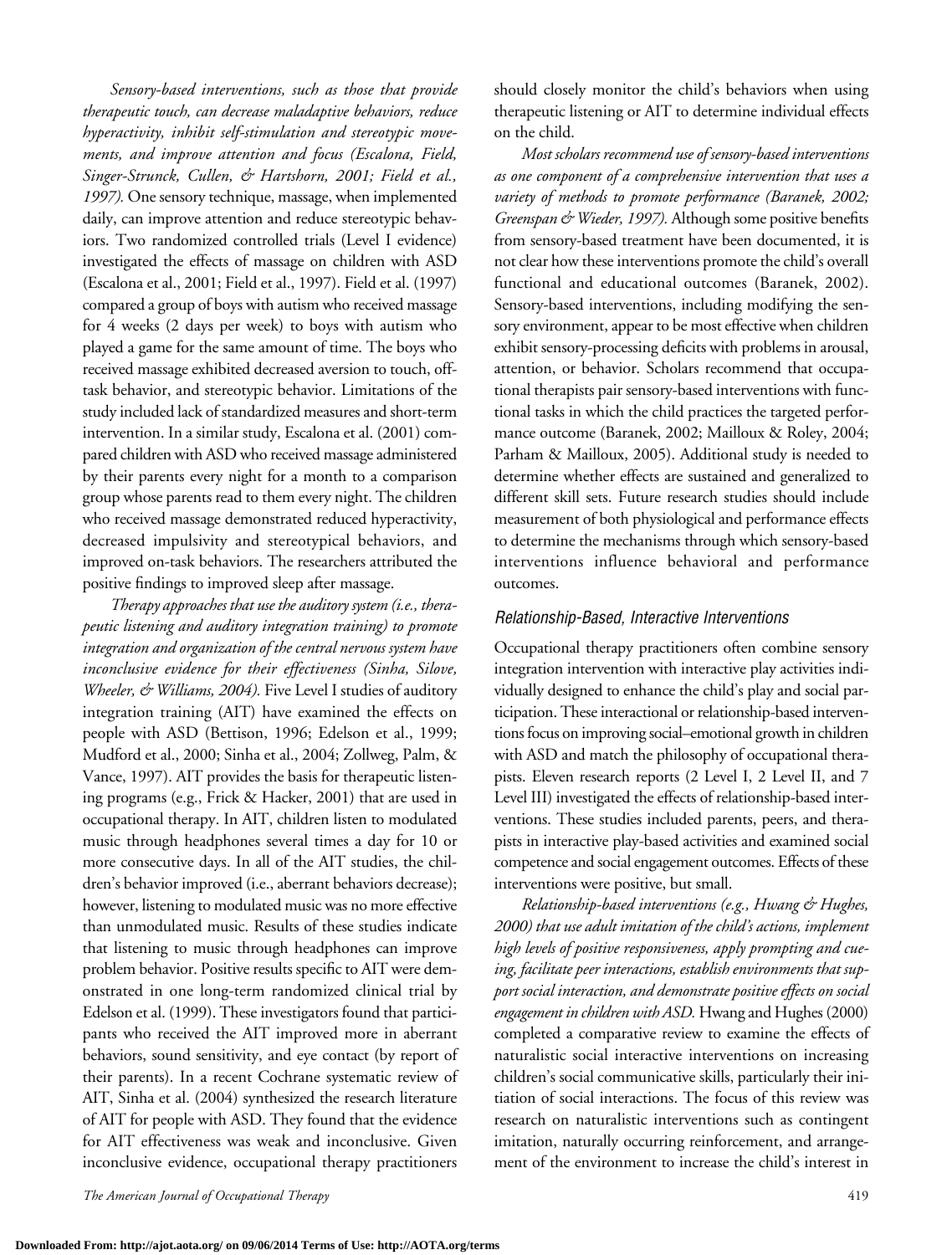activities. The outcomes examined were social behavior such as requesting assistance, greetings, eye gaze, joint attention, and imitation. This analysis of 16 studies identified specific strategies, many of which can be used by occupational therapy practitioners, that demonstrate evidence of effectiveness. Several of the studies in the review reported generalization of skills and maintenance of positive findings. One finding was that waiting for a child to respond (i.e., pausing before cueing again) increased children's verbal responses and participation in conversation. Arranging the environment to present challenges to the child (e.g., placing favorite toy on high shelf) increased communication attempts. Imitating the child drew in his eye gaze and resulted in positive affect and attending. Hwang and Hughes (2000) identified adult imitation of the child's actions as an effective strategy to promote the child's participation in interactive play.

In a randomized clinical trial (Field, Field, Sanders, & Nadel, 2001) of 20 children with autism, the children whose actions were imitated were more focused in their play and demonstrated more interactive behaviors. A Level III study (Dawson & Galpert, 1990) also examined the effects of mother's imitation of her child's play. Although the children's gaze to mother and the number of play schemes increased, vocalization and positive affect did not change. Both studies of adult imitation of the child were short term (three sessions or 2 weeks), and only short-term effects were measured.

*Structured play activities, such as block construction or games that include cueing, prompting, and reinforcement, are effective interventions to enhance turn-taking, sharing, communication, and social interaction in children with ASD (Legoff, 2004).* Several studies examined the effects of social games and play activities with peers on children's development of social interaction skills, communication, and play development (Legoff, 2004; Legoff & Sherman, 2006; Schleien, Mustonen, & Rynders, 1995). Legoff completed 2 studies (Level II) that examined the effects of Lego therapy on social competence in children with ASD. The intervention studied was similar to occupational therapy activity groups in that children played with Legos and followed simple social rules, the focus was cooperative play and fun, peers and aides facilitated the play, members participated in joint decisions, and family support was included. Legos were selected because children with autism often have an affinity for constructing with blocks and appear to prefer structured activities to creative or pretend play. Building a large structure automatically requires cooperation and social interaction. By establishing social rules, encouraging interaction and sharing, and facilitating problem solving, children made gains in social interaction and social competence. The intervention had positive effects, including a 175% increase in

the duration of social interaction with peers during free play (Legoff, 2004).

In the follow-up study (Legoff & Sherman, 2006), in which a matched sample of children was compared with the group who participated in Lego therapy for a 3-year period, the Lego therapy group exhibited higher social interaction. These studies suggest that consistency and sameness in activities may allow children with autism to focus on social interaction and cooperation. Importantly, the elements of the play groups, that is, rules for cooperation, selection of materials of high interest, facilitation of sharing and turn-taking, support of families and peers, appeared to be critical to the positive results.

Two other Level III studies of activity-based intervention, art activities (Schleien, Mustonen, & Rynders, 1995) and play sessions in a gym (Schleinen, Mustonen, Rynders, & Fox, 1990), were similar to occupational therapy in that they used a specific activity to encourage cooperation and positive interaction in children with ASD. These studies demonstrated the importance of typical peer models in promoting social interactions in children with ASD.

*Intervention emphasizing responsive, supportive relationships, and social–emotional development in young children can facilitate the child's social–emotional growth and promote development of pivotal behaviors essential for learning (Greenspan & Wieder, 1997; Mahoney & Perales, 2005; Wieder & Greenspan, 2005*). In these Level III studies, parental responsiveness and sensitivity to the child's communication attempts created a foundation for the child's developmental growth. Greenspan and Wieder (1997) completed a chart review of 200 children who had participated in relationshipbased floor-time therapy with their parents and comprehensive interdisciplinary interventions. After 2 to 3 years of intervention, they found that 58% of the child outcomes were good to outstanding, 25% were medium, and 17% were limited. Wieder and Greenspan (2005) reported a follow-up of 16 of the children whose initial outcomes had been good to outstanding. These children were evaluated 10 to 15 years after they had participated in a 2 or more year period of relationship-based (floor time) intervention. The children with optimal outcomes had become socially competent, responsive, and interactive; they exhibited some mental illness (depression and anxiety), but the primary characteristics of autism were no longer evident.

Mahoney and Perales (2005) completed a one-group preand postassessment study measuring the effects of relationshipfocused intervention on young children with pervasive developmental disorders that encouraged parents (primarily mothers) to increase their responsive to their children. As in the Greenspan and Wieder studies (Greenspan & Wieder, 1997; Wieder & Greenspan, 2005), a primary focus of the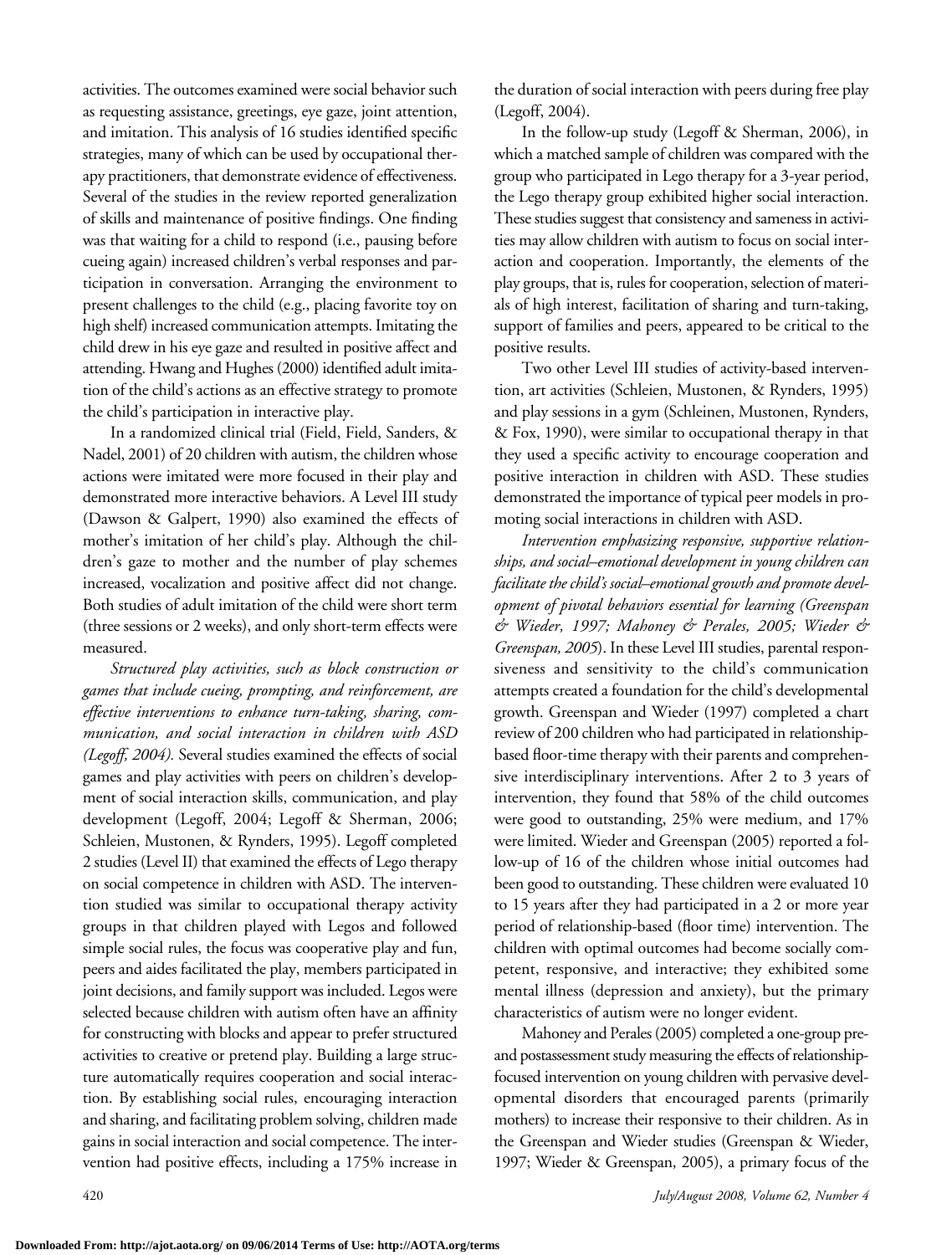intervention was to guide parents to develop positive interactional skills, that is, responsiveness and sensitivity to their child. After a year of the relationship-focused intervention, mothers made significant increases in responsiveness and children made significant gains in socioemotional functioning (Mahoney & Perales, 2005). These studies suggest that occupational therapists embrace parents within their intervention and coach them in methods that promote their child's socioemotional growth. Coaching models and interventions that focus on playful turn-taking have been described in the occupational therapy literature for many years (Hanft, Rush, & Shelden, 2004; Knox, 2005). Studies by Greenspan and Wieder (1997; Wieder & Greenspan, 2005) suggested that relationship-focused intervention are effective when working with young children who appear relatively high on the spectrum and parents who appear to have the resources and energy to become intensely involved in the intervention activities.

#### *Developmental Skill-Based Programs*

Comprehensive programs for young children with autism typically use developmental-based instructional models that include occupational therapy services.These programs are play based, use peers, focus on strengths of the child, and involve professionals from multiple disciplines (Audet, Mann, & Miller-Kuhaneck, 2004). Two prominent programs that use a developmental and comprehensive approach are the Denver Model, developed by Sally Rogers (Rogers & DiLalla, 1991), and Treatment and Education of Autistic and Communication Handicapped Children (TEACCH), originally developed by Schopler and Reichler (1971). Six studies (4 Level II, and 2 Level III) examined these programs or similar programs.

*Programs that emphasize a developmental, play-based approach that emphasizes positive affect, nonverbal communication play, social relationships, and classroom structure have small positive effects (Rogers, Herbison, Lewis, Pantone, & Rels, 1986).* In a Level III descriptive study using one group of young children with ASD, Rogers et al. (1986) measured play and development skill before and after a 6-month preschool program. The 26 children who participated demonstrated positive changes in cognition, communication, and social emotional skills beyond their developmental trajectory. Although the results were significant, lack of a comparison group or control condition is a serious limitation. In a second Level III study, Rogers and DiLalla (1991) completed a retrospective analysis of children's change in developmental rate before and after 8 to 12 months of intervention. During this intervention period, the children improved more than was expected in all developmental areas (in a 10-month period, the children with ASD made almost a 10-month developmental gain in language).This comprehensive program appears beneficial; however, more rigorous trials are needed.

*Children with ASD often have strengths in visual perception (particularly of inanimate objects). Interventions that use visual cueing and visual learning are effective in promoting communication and learning (Ozonoff & Cathcart, 1998; Panerai, Ferrante, & Zingale, 2002).* One such program, TEACCH, was developed in the 1960s and has been widely disseminated (Schopler, Mesibov, & Baker, 1982). As noted by Watling (2004), strategies from TEACCH, such as use of visual schedules, fit easily in the intervention strategies of the occupational therapist. The program can be implemented by parents with support from professionals or may be implemented primarily in the classroom. The focus is a structured teaching environment that visually cues the child with an emphasis on alternative communication systems, generally using pictures or photographs and visual cueing (Watling, 2004). Ozonoff and Cathcart (1998) examined the effects of a TEACCH-based home program in a Level II nonrandomized trial. After a 10-week program, the children in the TEACCH intervention improved more than the control group on imitation, fine and gross motor skills, and cognitive performance.

In another Level III study from Italy, Panerai et al.  $(2002)$  compared the effect of the TEACCH program to an inclusive education program. In this year-long study of 16 children, 8 received the TEACCH program, and 8 were in an integrated classroom. The program was individualized to each child and emphasized environment adaptation and alternative communication in the classroom. The control group was integrated into regular classrooms with support teachers and outpatient motor and speech therapy. The children in the TEACCH program improved significantly in imitation, perception, gross motor skills, eye-hand coordination, cognitive performance, and developmental ages. They also improved in adaptive behaviors.

TEACCH programs establish a visual environment that cues the child as to what activity comes next and guides the child's in sequencing and completing an activity (Ozonoff & Cathcart, 1998). These programs are effective in improving motor and cognitive performance. Occupational therapists use visual schedules, picture exchange communication systems, computer games, and visual cueing to promote the child's participation in the classroom and in other school occupations such as eating, toileting, and playground activities (Shepherd, 2005). These Level II studies provide evidence for the effectiveness of visual strategies.

Developmental skill–based approaches are typical of those found in many preschools; for ASD, developmental approaches tend to be highly structured with emphasis on social interaction and pretend play skills. Several of the approaches emphasize visual cueing and environmental modification. The evidence for effectiveness is weak, because only

*The American Journal of Occupational Therapy* 421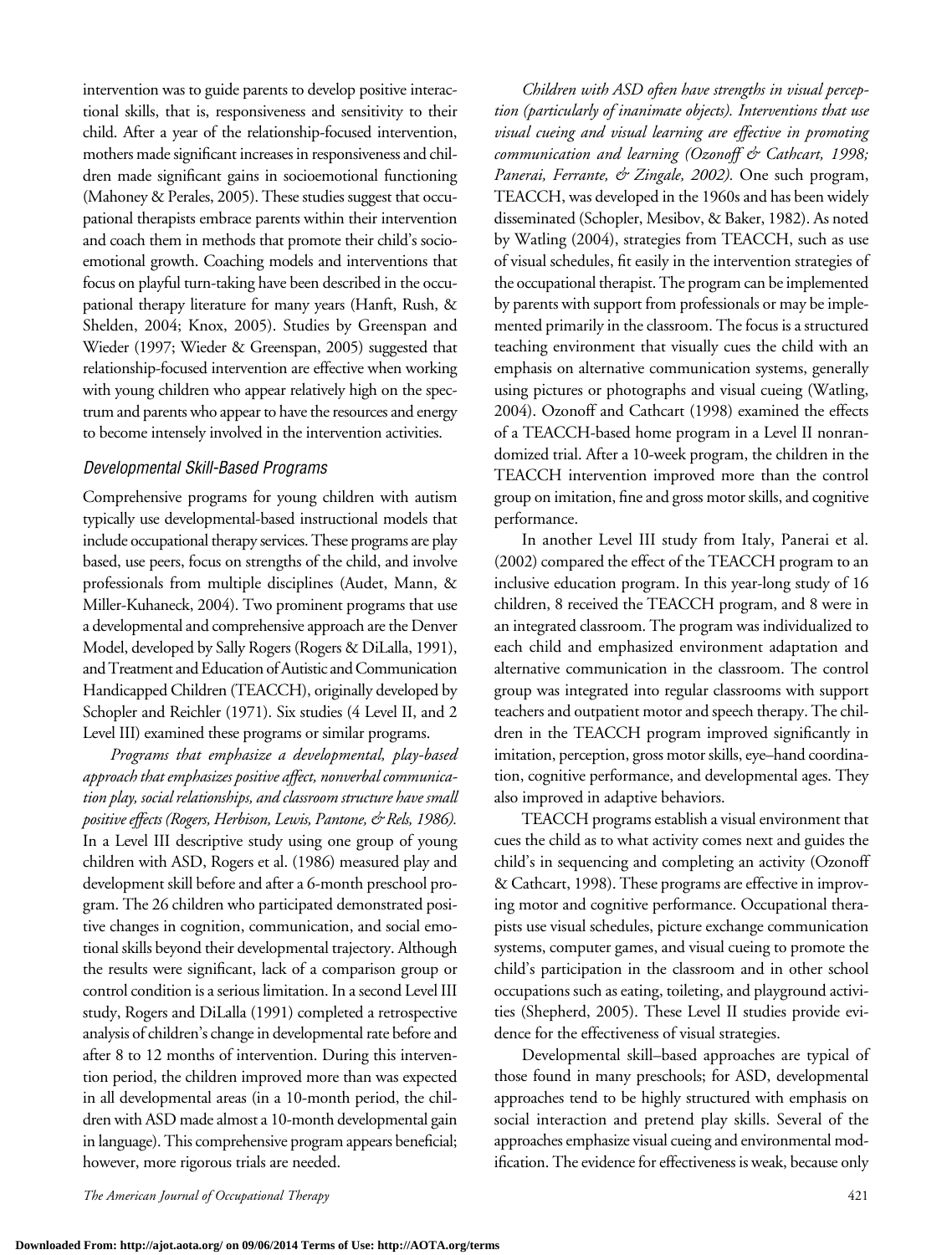Level II or III studies support these interventions; however, all of the studies found positive effects across multiple developmental domains.

#### *Social–Cognitive Skill Training*

A pervasive characteristic of autism is difficulty with or lack of social skills. Children with ASD may exhibit aberrant behaviors that interfere with social interaction. Most exhibit lack of eye contact, and few demonstrate conversational skills*.* Programs to teach social skills are designed to help children with ASD learn and practice the steps involved in social interaction, for example, turn-taking, joint attention, eye contact, nonverbal communication, and language (Greene, 2004). Eight reports examined social–cognitive interventions; 1 Level I, 3 Level II, and 4 Level III.

*Cognitive-based social skills training in which simple, discrete steps of social–emotional skills are explained, modeled, and practiced appears to have modest, positive effects (Ozonoff & Miller,*  1995). Most experts acknowledge that children with ASD lack the ability to infer the mental states of others (theory of mind; ToM). Three studies of cognitive-based social skills programs (Bauminger, 2002; Gevers et al., 2006; Ozonoff & Miller, 1995) investigated the effects of teaching children ToM. This training is most often used with groups of older children or adults with high functioning ASD. In Ozonoff and Miller (1995), the adolescents who participated performed marginally better on the ToM tasks and improved in social skills; however, they continued to have difficulty generalizing these skills to everyday conversations and interactions. In a more recent Level III study, Gevers et al. (2006) examined the effects of a ToM-based social cognitive training on children with pervasive developmental disorders. They found that the children improved significantly on the ToM test and in adaptive behaviors. Bauminger (2002) also studied the effects of an intervention focused on improving ToM and social cognition. In this Level III study, children were taught about emotions, social–interpersonal problem solving, and social skills. After the 7-month intervention, children improved in social problem solving, emotional understanding, and social interactions. The study resulted in global improvements; however, the research design was weak, and it was not clear that social competence with peers had improved. Based on the three studies identified in our search, evidence for the efficacy of ToM approaches is inconclusive, in particular, generalization of social skills appears limited.

*Limited gains in social interaction of adolescents are made through social skills training in groups (Broderick, Caswell, Gregory, Marzolini, & Wilson, 2002; Howlin & Yates, 1999; Ozonoff & Miller, 1995).* Howlin and Yates (1999) held group meetings each month for a year with a group of adolescents and young men. Within the sessions, total amount of speech did not change, but the appropriateness improved. Participants of the group improved in maintaining and initiating conversation. In a second Level III study investigating the effects of social skill groups on adolescents with ASD (Broderick et al., 2002), participants reported more confidence after the group, and self-esteem improved. The results of both studies should be interpreted with caution because they used small, nonrandomized samples and did not have control groups.

*Social Stories (Gray, 2000), which are often implemented by occupational therapists to guide and teach appropriate behavior to children with ASD, demonstrate small positive effects (Reynhout & Carter, 2006).* These individualized stories are read to the child before an event to give him or her directives for expected behaviors. Social Stories present descriptive, directive, perspective, and affirmative statements to teach children positive or appropriate behaviors. They often include praise or reinforcement for positive behaviors*.* Social Stories complement occupational therapy because they apply an individualized approach to improving targeted behaviors, and they elicit the child's active participation. Reynhout and Carter (2006) reviewed the empirical evidence on the effects of Social Stories in a systematic review (Level I) that included 16 studies, 12 of which were single-subject design. Nine studies reported appropriate reduction in the targeted behavior, and 8 studies reported a desired increase in targeted behavior. Although positive behavioral changes resulted, the combined effects were minimal. It is not clear what age and type of child benefits most for this approach, and long-term effects have not been researched.

#### *Parent-Directed and Parent-Mediated Approaches*

Parent education is typically a component of occupational therapy intervention. Most parent education programs are designed to meet one of two goals: (1) to improve their child's performance or (2) to manage their child's behavior and decrease maladaptive behaviors. Researchers have examined the effects of training parents to provide intervention to their children with autism. Five studies (3 Level I, 2 Level II) focused on parent training and education. Some of the researchers were also interested in reducing parents' stress through education about autism. One concept underlying the efficacy of parent training is that parents are with their children for a large portion of the day and can create a consistent home environment for learning. In addition, parents often desire to be extensively involved in their children's interventions. When negative behaviors are present, parents often request help in managing problem behaviors with the goal of improving family functioning.

*Parent education about autism and behavior management can improve the parent's confidence and self-esteem and can*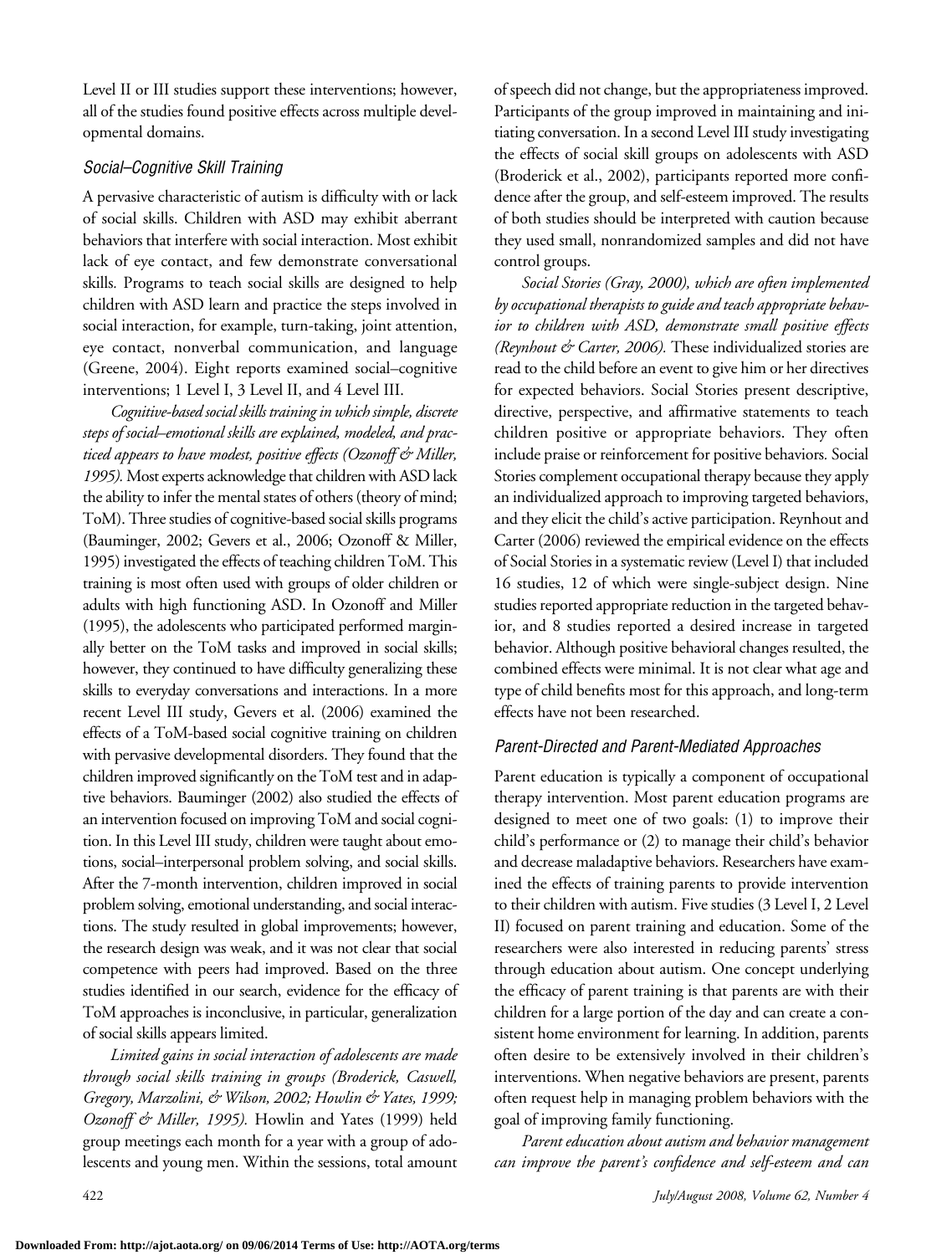*improve the child's behavior (Sofronoff & Farbotko, 2002; Sorfonoff, Leslie, & Brown, 2004). However, training parents to implement skill-based interventions has mixed evidence for its effectiveness in promoting the child's performance and does not lower parent stress (Diggle, McConachie, & Randle, 2003; Drew et al., 2002).* Three studies focused on training parents to implement interventions. In a Level II study using nonrandomized groups, Koegel, Bimbela, and Schriebman (1996) compared two paradigms for training parents: (1) teaching parents to motivate and respond to their children to improve their pivotal responses and (2) teaching parents to train their children in targeted behaviors. The parents who were taught to focus on motivating and responding to their children exhibited significantly more positive parent–child interaction than parents trained to teach and reward their children for performance. The pivotal behavior training also appeared to lower the parents' stress. Teaching parents how to train their children in targeted behaviors did not result in any differences in child behavior.

Diggle et al. (2003) completed a systematic review of parent medicated intervention with young children with ASD. In this Level I Cochrane review, the authors searched for studies in which parents were the mediators of intervention. Two studies were identified for inclusion. In one study, parent-mediated early intervention was compared with community day care and was found to have a significant positive effect on the child's language. In the second study, parent training was compared with intensive treatment, and the intensive treatment resulted in more significant improvement in IQ, nonverbal cognitive ability, and everyday living skills and behavior. Diggle et al. (2003) concluded that parent-mediated intervention is slightly more effective than community day care but is not as effective as intensive homebased treatment; however, because the review is based on two studies these conclusions should be viewed with caution.

Two studies by researchers from Australia focused on parents' management of the child's behavior with the goal of improving family function or reducing parent stress. Sofronoff and Farbotko (2002) evaluated the effectiveness of parent management training on self-efficacy in parents with children with Asperger's disorder using nonrandomized group comparison (Level II). Parents who attended a workshop or individual sessions on behavior management were compared with a control group. The parents in both the workshop and individual sessions improved in self-efficacy. The children's behavior changed immediately after intervention, but that change was not maintained at the 3-month follow-up. Sofronoff et al. (2004) replicated this study in a randomized trial with 51 parents. They compared improvement in child behavior and social skills in parents who

attended a workshop, a second group of parents who attended individual sessions, and a third parent group who served as control participants. The training resulted in reduction of the children's problem behaviors and improvement in their social skills. As in the first study, the format of the training did not produce significant differences, and the parents rated the information in both formats as useful. Parent training appears to be effective in reducing problem behaviors and enhancing social skills for children with Asperger's disorder.

Occupational therapy practitioners use family-centered approaches in which the family's priorities are valued and family members participate in the intervention. Parents desire information about their child and the diagnosis and ask for strategies to improve their child's performance or manage difficult behaviors (Humphry & Case-Smith, 2005). Studies show parent education is helpful in managing behaviors; however, children's performance may not improve when parents are trained to provide intervention (Koegel et al., 1996). Hinojosa (1990) reported that parents should not be asked to become their child's therapist or to implement prescribed interventions. Occupational therapists should demonstrate sensitivity to how parents would like to be involved in their child's therapy program. Evidence for parent-mediated therapy shows inconsistent effectiveness (Diggle et al., 2003), warranting caution about parent training approaches.

# Intensive Behavioral Intervention

Behavioral interventions are widely used with children with ASD and have the strongest base of research evidence. Occupational therapists generally do not design or direct intensive behavioral intervention; however, they may consult with the behavioral therapists, collaborate with the behavioral team, recommend strategies that meet children's physiological or sensory needs during the program, or provide support and information to families who participate in behavioral programs. Ten studies (4 Level I, 5 Level II, 1 Level III) of intensive behavioral interventions were identified. The Level I studies included 2 randomized clinical trials and 2 systematic reviews. Of the 10 studies, 9 focused on Early Intensive Behavioral Intervention (EIBI) using applied behavioral analysis and discrete trial training.

*EIBI using one-on-one discrete trial training is widely applied to children with ASD and has evidence of moderate to strong effects (Lovaas, 1987; Sallows & Graupner, 2005; Smith, Groen, & Wynn, 2000).* The original study of discrete trial training, published in 1987, described a nonrandomized trial by Lovaas. This study compared 19 young children with autism who received 40 hr per week of intensive discrete trial

*The American Journal of Occupational Therapy* 423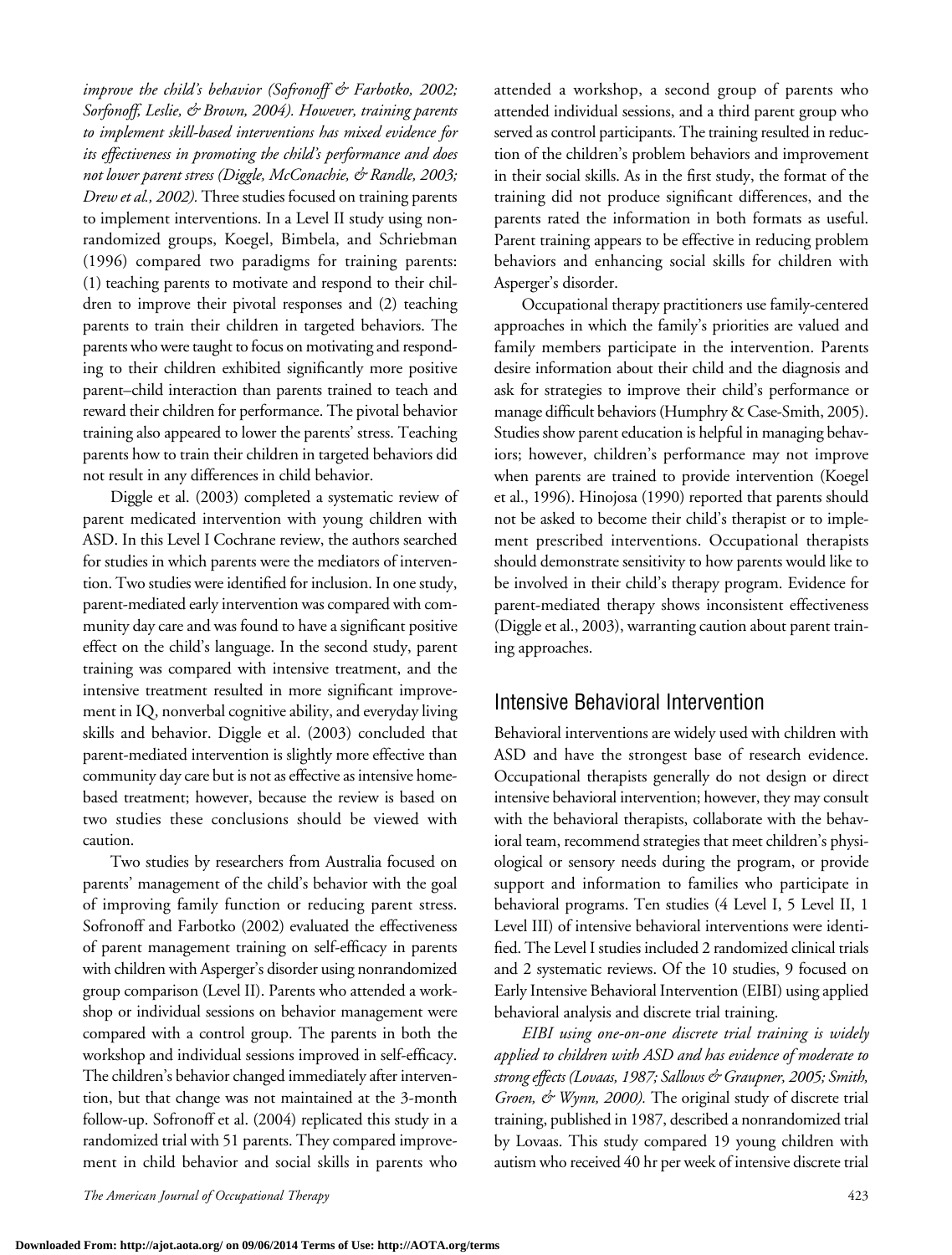training to 19 children with autism who received 10 or fewer hours per week of similar training. Each group received at least 2 years of treatment and was posttested approximately 2 years after treatment ended. At the time of posttesting, 9 children who had received the intensive behavioral treatment had been placed in regular education classrooms and had IQs in the normal range. Of the children in the control group, only 1 was in regular education and had an IQ in the normal range. A follow-up study by McEachie, Smith, and Lovaas (1993) evaluated this same group of children. The intensive treatment children continued in the program for approximately 5 years and had maintained the original positive results, that is, 9 of 19 were in regular education and 11 demonstrated an IQ of at least 80. The control group had continued the less intensive treatment for an average of 3 years, and although none were in regular education, 3 demonstrated an IQ of at least 80. Therefore, McEachie et al. (1993) confirmed the original results of Lovaas.

Research since the original studies has confirmed the benefits of EIBI, although lower effects have been demonstrated in more recent studies. In 2000, Smith, Groen, and Wynn examined the effectiveness of discrete trial training with young children who had pervasive developmental disorders. Fifteen children (12 boys) received the intensive treatment for 30 hr per week over 18 months and were compared with a group of 13 children (11 boys) who received parent training 5 hr per week for 3 to 9 months. In a follow-up assessment 4 to 5 years after intervention began, the children who received the intensive behavior treatment achieved significantly higher IQs, visual–spatial skills, and language development. Adaptive behaviors were no different in the two groups.

Cohen, Amerine-Dickens, and Smith (2006) also replicated the findings from the Lovaas studies using EIBI. In this 3-year prospective Level II study, 21 children with ASD received EIBI, and 21 who were age and IQ matched received community-based services. The children in EIBI received intensive services, primarily in the home, for 1 year; then they received less-intensive services emphasizing peer interaction in preschools; finally they moved to integrated models of service delivery that involved primarily consultation, environmental modification, and facilitation of peer interaction. At the end of Year 3, the children in EIBI were significantly higher in IQ, language comprehension, and adaptive behavior. They were not higher on other cognition measures and expressive language. This study supported the positive effects of EIBI but did not find the dramatic effects reported in earlier studies (e.g., Lovaas, 1987).

Sallows and Graupner (2005) examined whether a community-based program in which parents were taught to implement discrete trial training (32 hr) could produce the same results as a therapist-directed, intensive (40 hr), clinicbased treatment. Using a randomized controlled trial (Level I), a clinic-based, therapist-directed group of children with autism was compared with a parent-directed group. After 4 years of treatment, the children in both groups improved 25 points in IQ; cognitive, language, adaptive behavior, and social behavior outcomes for the two groups were similar. Both intensive interventions resulted in clinically significant changes, suggesting that parent-mediated intervention can be as effective as therapist-directed sessions. Children with initially higher imitation, language, and social responsiveness initially made the greatest gains.

Eldevik, Eikeseth, Jahr, and Smith (2006) investigated behavioral treatment using discrete trial training at a lower intensity than it was originally researched by Lovaas (1987). In a Level II study, this research team from Norway retrospectively compared children who had received low-intensity behavioral treatment (12.5 hr/week for 20 months) with children who received a comparable amount (12 hr/week for 20 months) of eclectic treatment (e.g., alternative communication and sensorimotor therapies). The children who received the behavioral treatment made significantly greater gains in intellectual functioning, language, and communication. The groups did not differ in daily living skills or adaptive behavior. These studies suggest that EIBI can produce positive effects when implemented in a more integrated way and on a less intensive schedule than originally proposed by Lovaas. Performance gains with behavioral treatments may not include adaptive behaviors such as self-care or activities of daily living.

*Positive behavioral support has moderate to strong positive effects in reducing problem behaviors in children with ASD. A systematic approach that includes prevention of problem behaviors by applying consistent instruction and consequences to behavior, modifying the environment to promote appropriate behaviors, and collecting data to monitor children's progress appears to be highly effective (Horner et al., 2002).* Horner et al. (2002) completed a research synthesis of interventions designed to improve problem behaviors (e.g., aberrant or maladaptive behaviors). They emphasized behavioral interventions typically implemented in the natural environment (e.g., a preschool where peers are present), primarily positive behavioral support. Nine studies and 5 review papers published between 1996 and 2000 were included in their review. The behavior problems typically addressed were aggression and destruction, disruption and tantrums, self-injury, and stereotypy. The behavioral interventions were found to reduce problem behaviors at least 80% in 50% of the comparisons. The interventions most effective were those developed through functional analysis of physiological factors affecting behaviors and the antecedents to and consequences of problem behaviors. Behavioral techniques of reinforcement,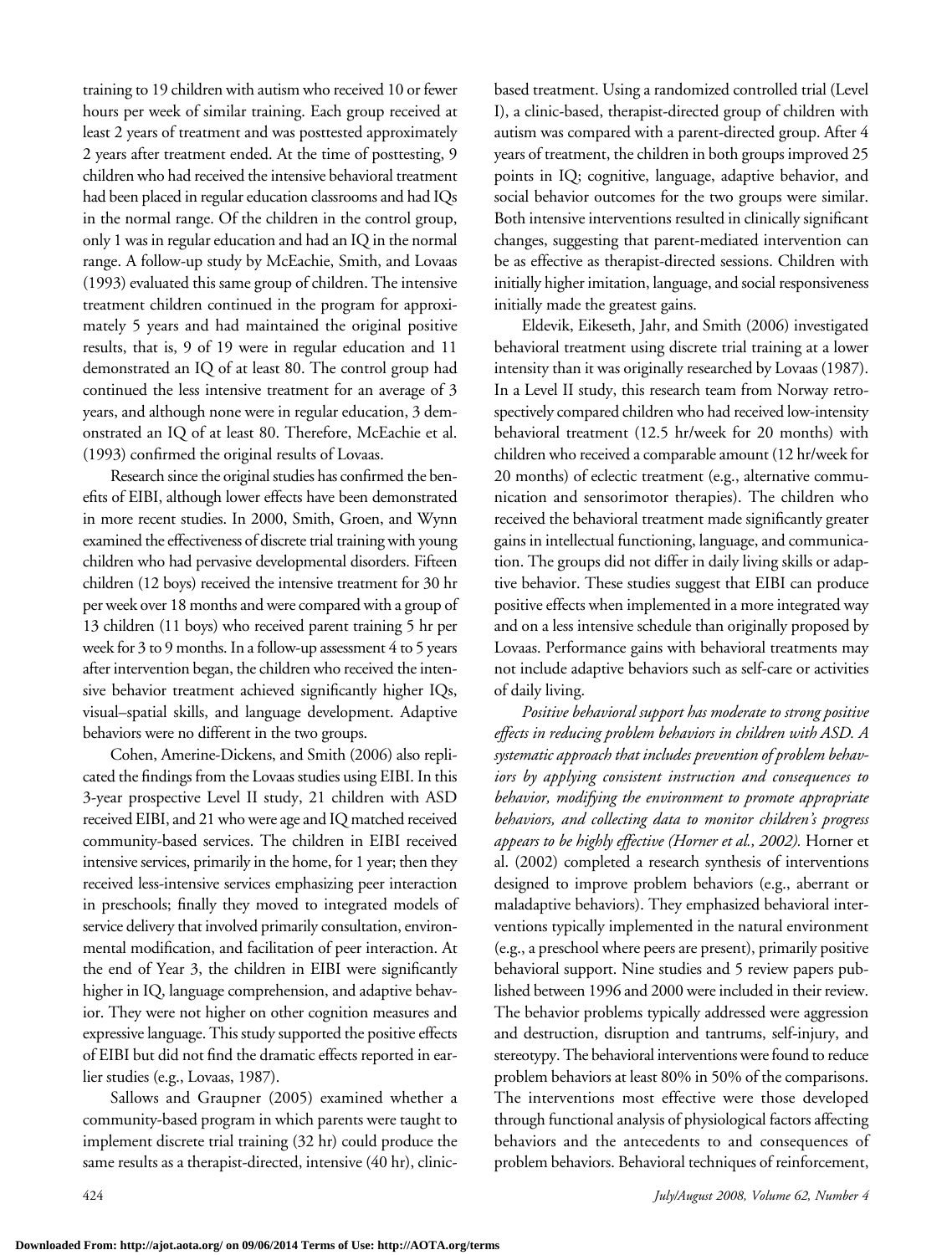punishment, and extinction all appeared to be effective. This review demonstrated that analysis of the behavior problem to identify the focus for intervention is essential to effectively reduce problem behaviors. This review also supports the positive effects of modifying the social and physical environment to prevent antecedents to problems behaviors and of consistently reinforcing appropriate behaviors. Functional analysis and environment modification are integral to occupational therapy approaches.

# **Discussion**

In evidence-based practice, research is analyzed and interpreted to determine what interventions are effective to achieve which outcomes (Law, 2002). The practitioner's selection of intervention methods not only is based on the evidence but also is determined by factors such as the client's preferences, the setting where services are provided (e.g., home-based, center-based, school), the resources available, the family's preference and stage of life, and the occupational therapy practitioner's experiences and expertise. All of these variables need to be considered when applying the results of an evidence-based review of the literature.

Although the studies were based on different theoretic frames of reference, several themes of importance to occupational therapy emerged. This discussion focuses on the themes that threaded through the 49 studies and are relevant to occupational therapist practitioners in both direct service and supportive team roles.

*Developing individualized interventions through analysis of performance and behavior is essential to successful outcomes. Analysis of the child's performance includes (1) assessing developmental level (Rogers & DiLalla, 1991), (2) analyzing physiological factors such as sensory processing that influence behaviors (Baranek, 2002; Greenspan & Wieder, 1997), (3) identifying appropriate and maladaptive behaviors and the environmental influences on those behaviors (Horner et al., 2002), (4) determining pivotal behaviors that form a foundation for learning (Koegel et al., 1996), and (5) analyzing which variables promote or inhibit best performance (Panerai et al., 2002).* Virtually all of the interventions used individualized assessment to determine the appropriate developmental level for activities and the best methods for facilitating performance. Most interventions considered the child's strengths, such as those in visual processing (Ozonoff & Cathcart, 1998), while considering the child's limitations, such as those in communication and social interaction (e.g., Hwang & Hughes, 2000). Effective interventions use comprehensive analysis of performance that considers both internal and external influences. These findings support the occupational therapy process of performance analysis and development of interventions that use the child's

*The American Journal of Occupational Therapy* 425

individual strengths when remediating performance delays or deficits (Law & Baum, 2005).

*Children's social interaction improves when adults (parents*  or *therapists) respond positively, establish eye contact, reinforce the child's communication attempts, wait for the child to respond to a request, and modify the environment to elicit communication attempts (Greenspan & Wieder, 1997; Hwang & Hughes, 2000). These techniques promote pivotal behaviors such as joint attention, initiative, persistence, interest, cooperation, and positive affect, abilities that are foundational to learning (Koegel et al., 1996; Mahoney & Perales, 2005).* Pivotal behavior interventions emphasize the occupational therapist's responsiveness to the child and sensitivity to the child's cues. In a yearlong study of young children with pervasive developmental disorders, Mahoney and Perales (2005) demonstrated that acquisition of pivotal behaviors contributed to developmental progress. In another study that taught mothers to encourage their children to develop new behaviors in the context of already mastered skills and to use natural reinforcers, Koegel et al. (1996) found that positive parent–child interactions were associated with increases in children's pivotal responses. These studies suggest that, rather than emphasizing interventions that help children acquire specific skills and behaviors, occupational therapists should coach parents in methods that facilitate the child's ability to engage in and attend to an activity, relate to others through eye contact, and learn turntaking and sharing. These behaviors are fostered when occupational therapists help parents select a "just-right" activity and establish positive interaction with the child.

Occupational therapists establish environments that challenge and motivate the child and reinforce the child's engagement in the activity. The review by Hwang and Hughes (2000) reported positive effects in social interaction when professionals (1) arranged the environment to increase a child's interest and prompt social interaction; (2) presented a dilemma that the child needed to solve (e.g., favorite toy is out of reach); (3) waited for the child's response, even when it was delayed; (4) imitated the child's response; and (5) provided positive social reinforcement. Evidence for the effectiveness of these strategies in promoting social interaction was demonstrated by Dawson and Galpert (1990), Field et al. (2001), and Greenspan and Wieder (1997). These strategies can be embedded in occupational therapy intervention by creating activities that promote social interaction (e.g., sharing and cooperation), supporting the child as he or she works through a dilemma, imitating the child, and waiting for a response. These strategies differ from behavioral approaches in which interventionists give directives and rewards, because the occupational therapist establishes a natural play scenario, the child initiates the interaction, and then the therapist follows the child's lead.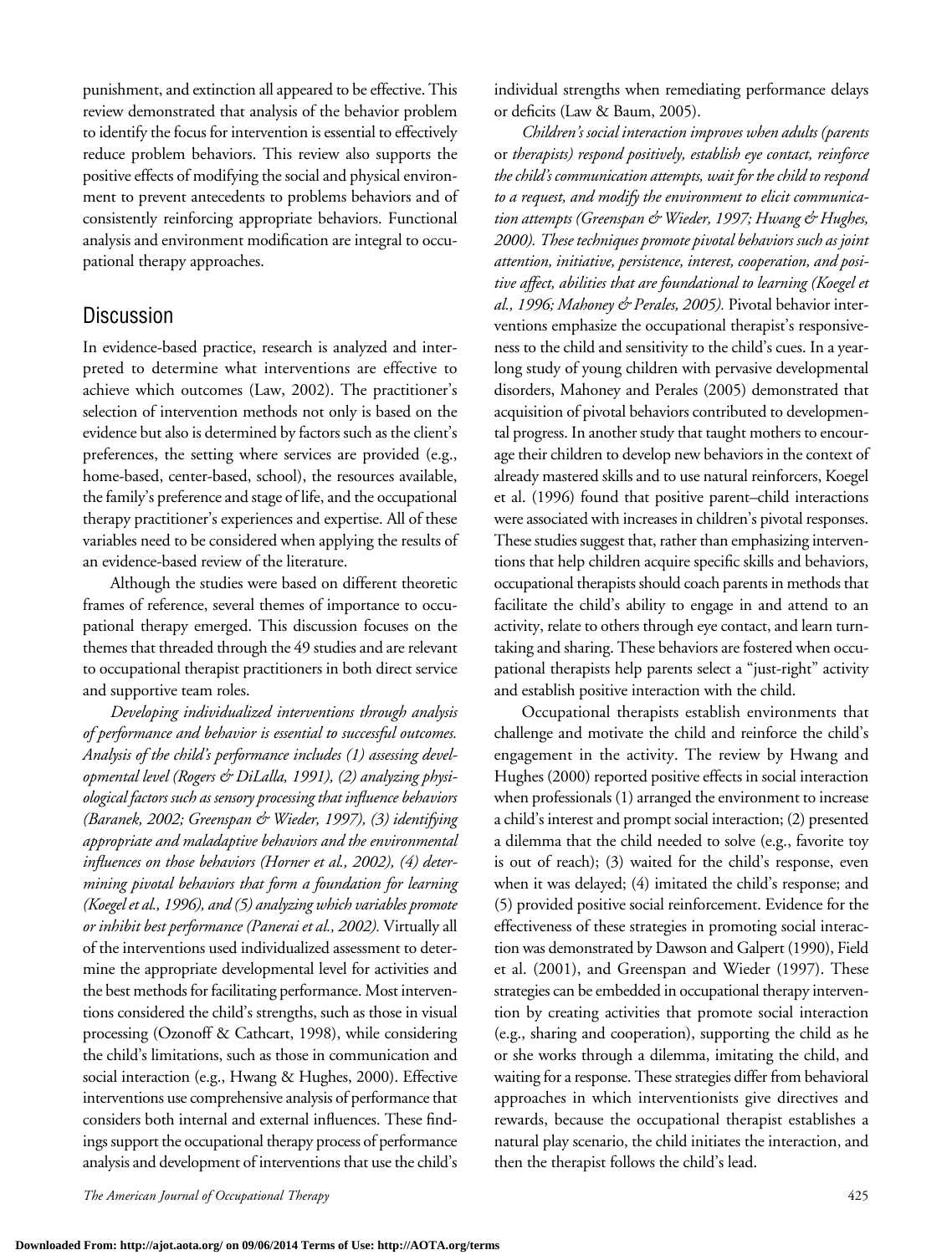*Children with ASD benefit from structured activities with typically developing children who can initiate communication, provide modeling, and adapt their method of interaction to enable communication. Although behaviors improve when paired with typically developing children, they do not improve when children with ASD are paired with children with developmental delays (Legoff, 2004; Schleien et al., 1990, 1995; Smith, Lovaas, & Lovaas, 2002).* Typically developing children provide excellent models and initiate social interaction; however, the effectiveness of using typical peers is based on intervention methods in which professionals facilitate the interactions. Rogers and DiLalla (1991) described methods for promoting interaction among children with autism and children who were developing typically by placing them in proximity and requiring an interaction to meet a shared goal. In this study, adults prompted social interaction and helped the children understand each others' emotions and perspectives. Legoff (2004) found that typically developing peers were helpful in promoting cooperation and social interaction, but peers with behavioral disorders were not. This report noted that group interaction improved when siblings were included as role models and helpers because they were familiar with their sibling's behaviors. In the Schleien et al. (1995) study, typically developing children demonstrated positive interactions with children with autism when engaged in a structured, inclusive activity, but children with autism rarely initiated social interaction. Given minimal encouragement, children who are developing typically can learn to initiate social interaction with children with ASD, and this peer modeling intervention has been found to increase the social participation of children with ASD (Legoff, 2004; Schleien et al., 1995).

*Two primary paradigms in which occupational therapists have supportive team roles have been widely researched: (1) intensive behavioral treatment (Cohen et al., 2006; Lovaas, 1987; Smith et al., 2000) and (2) relationship-based interventions (Greenspan & Wieder, 1997; Mahoney & Perales, 2005). Both approaches have been found to be effective; however, one may be better suited for a particular child and family, and the outcomes differ.* EIBI or 40 hr/week of one-on-one discrete trial training has been shown to improve IQ and language performance in children with ASD (Lovaas, 1987; McEachie et al., 1993; Smith et al., 2000). Although behavioral interventions are successful in training children in basic academic and life skills concepts, it is not known how well these skills transfer into the natural environment, and the findings are mixed regarding changes in behavior (Smith et al., 2000**)**. Barriers to widespread application are as follows: (1) time and resources required to implement a 30- to 40-hr/week intervention and (2) definition of the most appropriate candidates (Bassett, Green, & Kazanjian, 2000).

In one-on-one, individual difference, relationship-based intervention, the therapist coaches the parents to interact with their child in intensive play sessions in which the parent imitates the child and encourages problem solving and pretend play scenarios (Greenspan & Wieder, 1997). Although only Level II and III evidence is available, the reported effects are positive and significant. These include social–emotional growth, social interaction, and communication with less emphasis on academic performance (Greenspan & Wieder, 1997; Hwang & Hughes, 2000; Mahoney & Perales, 2005; Wieder & Greenspan, 2005). Both the intensive behavioral and the relationship-based interventions have documented higher success with higher level children. Occupational therapists provide consultation and direct intervention in both types of programs. They can provide guidance to parents as to what outcomes might be expected and what gains their child might achieve from each intervention. Information about the time and resources required and how the intervention is implemented is also helpful to parents' decision making.

*When children exhibit problem behaviors, functional analysis is essential to determine the basis for the behavior. Interventions shown to be effective (1) establish consistent environments that prevent the behaviors' occurrence; (2) eliminate or modify the antecedents; (3) eliminate the consequences that reinforce the problem behaviors; and (4) develop appropriate behaviors through modeling, guidance, cueing, instruction, and reinforcement (Horner et al., 2002).* Behavior problems can be prevented by structuring the environment so it offers a consistent routine, provides methods for communication when verbal communication is deficit, and provides sensory experiences that optimize attention and arousal. In their systematic review of interventions for problem behavior in children with autism, Horner et al. (2002) found compelling evidence that functional analysis is essential to developing effective interventions. Ideally, proactive measures to prevent problem behaviors also prevent negative consequences for others in the environment. Occupational therapy practitioners can assist in implementing prevention strategies, including modifying the environment so that it facilitates optimal levels of arousal. Examples of occupational therapy preventive intervention include providing weighted vests to give calming proprioceptive input; establishing a quiet corner to calm children who are overaroused or overstimulated; and providing objects such as weighted blankets, bean bag chairs, rocking chairs, or spandex tunnels to help children organize, calm, feel secure, or experience quiet (Mailloux & Roley, 2004). In addition, occupational therapy practitioners reinforce the classroom rules, help children understand the rules using Social Stories (Reynhout & Carter, 2006) or other visual representations (Koegel et al., 1996) of desired behavior, and apply reinforcement or extinction behavioral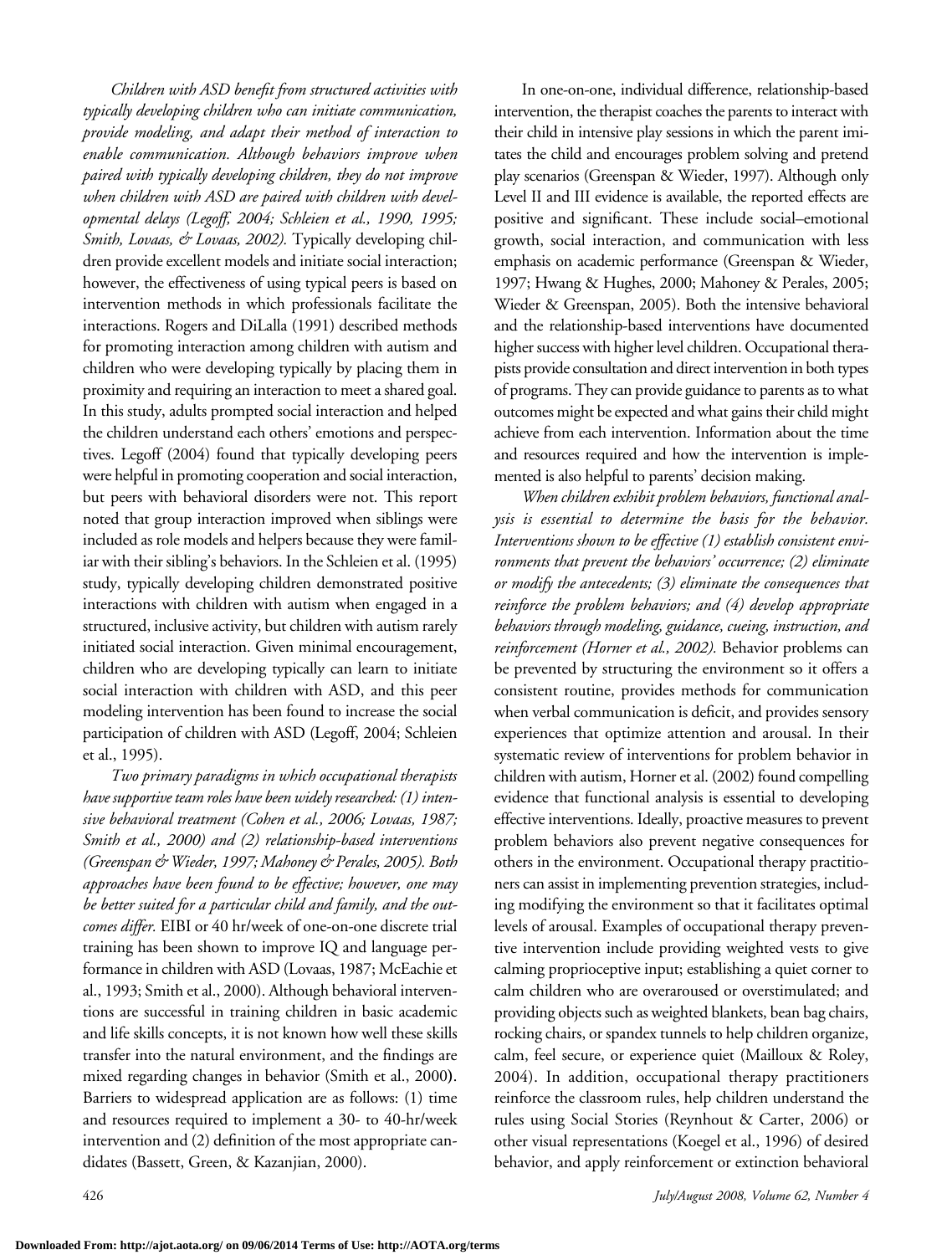strategies (Horner et al., 2002) as developed by the child's educational team.

## *Limitations*

Although other systematic reviews focus on only Level I, this comprehensive review used Level I through III evidence. The authors thought that a broader review that included Level II and III evidence would better represent current knowledge about the efficacy of autism interventions. Several of the approaches of greatest relevance to occupational therapists currently have only Level III evidence. This limitation suggests that because the level of scientific rigor varied among the studies, levels of evidence need to be considered in interpreting the results. Limitations that were common among all of the studies included lack of long-term evaluation of effects, use of focused evaluation instruments that did not measure children's occupations or participation, lack of randomization, inadequate measures of treatment fidelity, and inappropriate data analysis. Few of the studies were completed by occupational therapists; therefore, the authors attempted to use the lens of occupational therapy to interpret and apply the findings to occupational therapy practice.

## *Recommendations for Future Research*

The research literature offers strong positive evidence for occupational therapists to use comprehensive, individualized analysis of the child's performance to develop the intervention strategies. The research evidence also supports the use of family-centered, interdisciplinary approaches. Many of the studies used play-based or activity-based interventions such as those implemented by occupational therapists.

Future research efforts of occupational therapy scholars should investigate the effects of environmental modifications for children with autism. Because these children respond to highly structured approaches, particularly those that use visual input, modifying the environment to assist in structuring their activities is an element of many of the interventions. Given the importance of context to occupational therapists, innovative modifications to the environment should be further developed and researched.

Although sensory-based techniques have moderate to strong evidence of effectiveness, classic sensory integration approaches have minimal research evidence. These approaches should be the focus of future research evidence. Broad, comprehensive assessment that includes physiologic, occupational, and participation measures should be used in determining the effects of sensory integration interventions. In particular, the effectiveness of sensory integration interventions on children's social interactions and engagement in activities is of high priority given the importance of these

*The American Journal of Occupational Therapy* 427

skills to children's social participation and the potential of sensory integration to affect these performance domains.

Studies of interventions to promote adolescents' and young adults' success in work and independent living were virtually absent from the research literature. Work and community living skills are areas to which occupational therapists contribute and are of highest priority as people with ASD as they become adults. Interventions to promote work performance and community living are appropriate emphases for occupational therapists in both practice and research.

# Conclusion

Occupational therapy is well aligned with the philosophical and conceptual basis of the interventions for ASD that have been researched and have demonstrated effectiveness; however, our contribution to these interventions is not apparent and certainly not visible to the public. Participation and leadership in research of autism should be a priority for occupational therapists who work with children with ASD and occupational therapy scholars. Important strides in developing efficacious interventions for autism have been made, and occupational therapy researchers should increase their contribution to this positive momentum.  $\blacktriangle$ 

# Acknowledgment

We thank Marian Scheinholtz, MS, OT/L, AOTA Practice Associate at the time of the study, for organizing this project and reviewing the manuscript. We also are grateful for the assistance and support of Deborah Lieberman, MHSA, OTR, FAOTA, Program Director, Evidence-Based Practice. We thank the advisory board for its assistance in developing the research questions and reviewing the search terms: Heather Miller Kuhaneck, Scott Tomchek, Patti LaVesser, Grace Baranek, and Renee Watling.

# **References**

- Audet, L. R., Mann, D. J., & Miller-Kuhaneck, H. (2004). Occupational therapy and speech-language pathology: Collaboration within transdisciplinary teams to improve communication in children with an autism spectrum disorder. In H. Miller Kuhaneck (Ed.), *Autism: A comprehensive occupational therapy approach* (2nd ed., pp. 275–308). Bethesda, MD: AOTA Press.
- Ayres, A. J., & Tickle, L. (1980). Hyperresponsivity to touch and vestibular stimuli as a predictor of positive response to sensory integration procedures in autistic children. *American Journal of Occupational Therapy, 34,* 375–381.
- Baranek, G. T. (2002). Efficacy of sensory and motor interventions for children with autism. *Journal of Autism and Developmental Disorders, 32,* 397–422.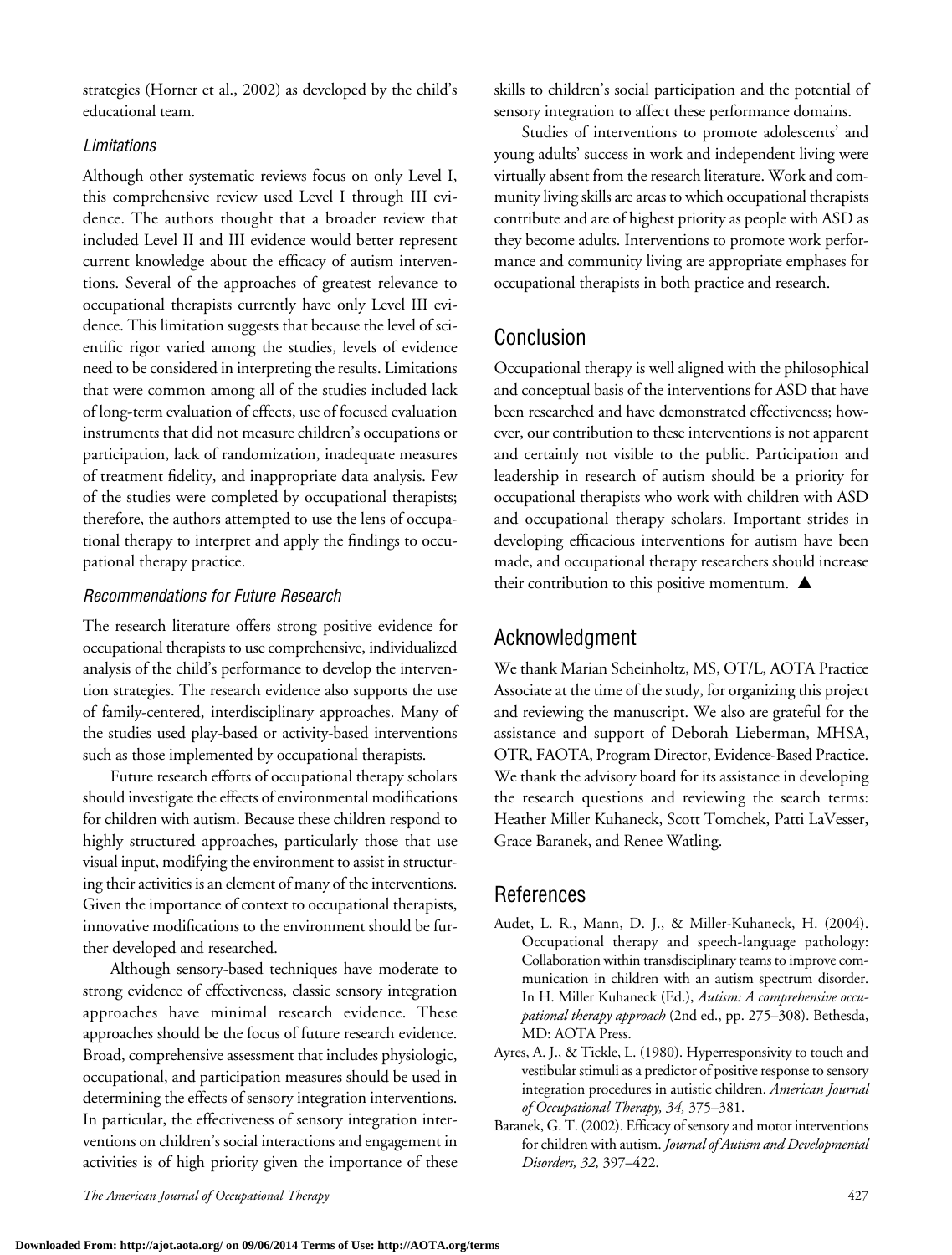Bassett,K., Green,C.J., & Kazanjian, A. (2000). *Autism and Lovaas treatment: A systematic review of effectiveness evidence.*Vancouver, BC: BC Office of Health Technology Assessment.

- Bauminger, N. (2002). The facilitation of social-emotional understanding and social interaction in high-functioning children with autism: Intervention outcomes. *Journal of Autism and Developmental Disorders, 32,* 283–298.
- Bettison, S. (1996). The long-term effects of auditory training on children with autism. *Journal of Autism and Developmental Disorders, 26,* 361–375.
- Broderick, C., Caswell, R., Gregory, S., Marzolini, S., & Wilson, O. (2002). "Can I join the club": A social integration scheme for adolescents with Asperger syndrome. *Autism, 5,* 427–431.
- Bundy, A., Lane, S., & Murray, E. (Eds.). (2002). *Sensory integration: Theory and practice* (2nd ed.). Philadelphia: F. A. Davis.
- Case-Smith, J., & Bryan, T. (1999). The effects of occupational therapy with sensory integration emphasis on preschoolage children with autism. *American Journal of Occupational Therapy, 53,* 489–497.
- Centers for Disease Control and Prevention. (2007). *CDC releases new data on autism spectrum disorders (ASDs) from multiple communities in the University States.* Retrieved April 5, 2007, from www.cdc.gov/od/oc/media/pressrel/2007/r070208. htm
- Cohen, H., Amerine-Dickens, M., & Smith, T. (2006). Early intensive behavioral treatment: Replication of the UCLA model in a community setting. *Development and Behavioral Pediatrics, 27,* S145–S155.
- Dawson, G., & Galpert, L. (1990). Mothers' use of initiative play for facilitating social responsiveness and toy play in young autistic children. *Development and Psychopathology, 2,* 151–162.
- Dawson, G., & Watling, R. (2000). Interventions to facilitate auditory, visual, and motor integration in autism: A review of the evidence. *Journal of Autism and Developmental Disorders, 30,* 415–421.
- Diggle, T., McConachie, H. R., & Randle, V. R. L. (2003). Parentmediated early intervention for young children with autism spectrum disorder. *Cochrane Database of Systematic Reviews,*  Issue 1. Art. No.: CD003496. DOI: 10.1002/14651858. CD003496
- Drew, A., Baird, G., Baron-Cohen, S., Cox, A., Slonims, V., Wheelwright, S., et al. (2002). A pilot randomized control trial of a parent training intervention for pre-school children with autism. *Europena Child and Adolescent Psychiatry, 11,* 266–272.
- Edelson, S. M., Arin, D., Bauman, M., Lucas, S. E., Rudy, J. H., Sholar, M., et al. (1999). Auditory integration training: A double-blind study of behavioral and electrophysiological effects in people with autism. *Focus on Autism and Other Developmental Disabilities, 14,* 73–81.
- Eledevik, S., Eikeseth, S., Jahr, E., & Smith, T. (2006). Effects of low-intensity behavioral treatment for children with autism and mental retardation. *Journal of Autism and Developmental Disorders, 36,* 211–224
- Escalona,A., Field,T., Singer-Strunck,R.,CullenC., & Hartshorn, K. (2001). Brief report: Improvements in the behavior of children with autism following massage therapy. *Journal of Autism and Developmental Disorders, 31,* 513–516.
- Field, T., Field, T., Sanders, C., & Nadel, J. (2001). Children with autism display more social behaviors after repeated imitation sessions. *Autism, 5,* 317–323.
- Field, T., Lasko, D., Mundy, P., Henteleff, T., Kabat, S., Talpins, S., et al. (1997). Brief Report: Autistic children's attentiveness and responsivity improve after touch therapy. *Journal of Autism and Developmental Disorders, 27,* 333–338.
- Frick, S. M., & Hacker, C. (2001). *Listening with the whole body.* Madison, WI: Vital Links.
- Gevers, C., Clifford, P., Mager, M., & Boer, F. (2006). Brief report: A theory-of-mind-based social-cognition training program for school-aged children with pervasive developmental disorders: An open study of itseffectiveness. *Journal of Autism and Developmental Disorders, 36,* 567–571.
- Gray, C. (2000). *The new Social Story book.* Arlington, TX: Future Horizons.
- Greene, S. (2004). Social skills intervention for children with an autism spectrum disorder. In H. Miller Kuhaneck (Ed.), *Autism: A comprehensive occupational therapy approach* (2nd ed., pp. 171–192). Bethesda, MD: AOTA Press.
- Greenspan, S. L., & Wieder, S. (1997). Developmental patterns and outcomes in infants and children with disorders in relating and communicating: A chart review of 200 cases of children with autistic spectrum diagnoses. *Journal of Developmental and Learning Disorders, 1,* 87–141.
- Hanft, B., Rush, D. D., & Shelden, M. L. (2004). *Coaching families and colleagues in early childhood.* Baltimore, MD: Paul H. Brookes.
- Hinojosa, J. (1990). How mothers of preschool children with cerebral palsy perceive occupational and physical therapists and their influence on family life. *Occupational Therapy Journal of Research, 10,* 144–162.
- Horner, R., Carr, E., Strain, P., Todd, A., & Reed, H. (2002). Problem behavior interventions for young children. *Journal of Autism and Developmental Disorders, 32,* 423–446.
- Howlin, P., & Yates, P. (1999). The potential effectiveness of social skills group for adults with autism. *Autism, 3,* 299–307.
- Humphry, R., & Case-Smith, J. (2005). Working with families. In J. Case-Smith (Ed.), *Occupational therapy for children* (5th ed., pp. 117–159). St. Louis, MO: Mosby/Elsevier.
- Hwang, B., & Hughes, C. (2000). The effects of social interactive training on early social communicative skills of children with autism. *Journal of Autism and Developmental Disorders, 30,* 331–343.
- Knox, S. (2005). Play. In J. Case-Smith (Ed.), *Occupational therapy for children* (5th ed., pp. 571–586). St. Louis, MO: Mosby/Elsevier.
- Koegel, R. L., Bimbela, A., & Schreibman, L. (1996). Collateral effects of parent training on family interactions. *Journal of Autism and Developmental Disorders, 26,* 347–359.
- Law, M. (Ed.). (2002). *Evidence-based rehabilitation: A guide to practice.* Thorofare, NJ: Slack.